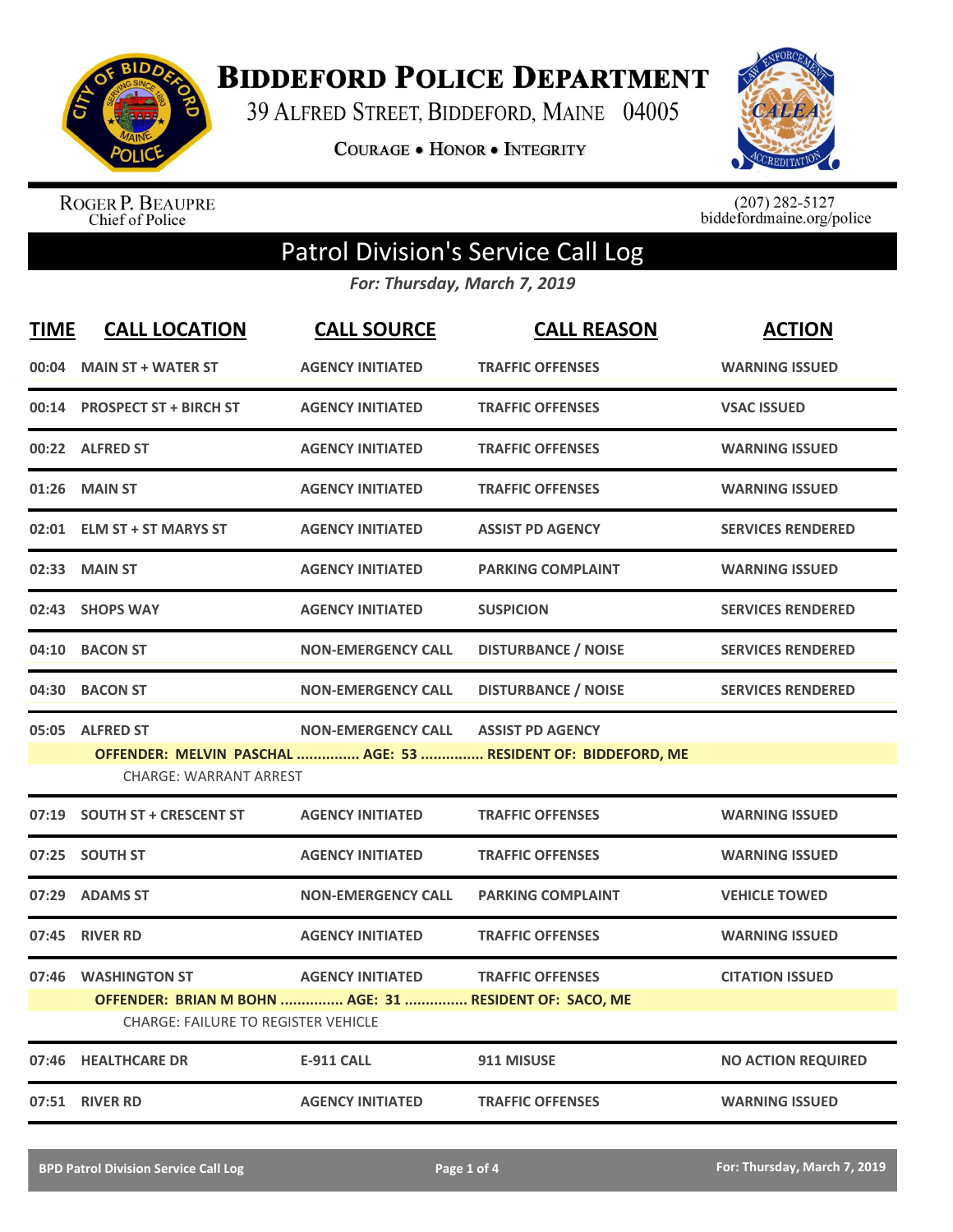| <b>TIME</b>                                                                                                     | <b>CALL LOCATION</b>          | <b>CALL SOURCE</b>        | <b>CALL REASON</b>                 | <b>ACTION</b>             |
|-----------------------------------------------------------------------------------------------------------------|-------------------------------|---------------------------|------------------------------------|---------------------------|
|                                                                                                                 | 08:00 SOUTH ST                | <b>AGENCY INITIATED</b>   | <b>TRAFFIC OFFENSES</b>            | <b>WARNING ISSUED</b>     |
|                                                                                                                 | 08:22 MAIN ST                 | <b>AGENCY INITIATED</b>   | <b>TRAFFIC OFFENSES</b>            | <b>WARNING ISSUED</b>     |
|                                                                                                                 | 08:34 SOUTH ST                | <b>AGENCY INITIATED</b>   | <b>TRAFFIC OFFENSES</b>            | <b>VSAC ISSUED</b>        |
|                                                                                                                 | 08:55 GRANITE ST              | <b>NON-EMERGENCY CALL</b> | <b>ASSIST PD AGENCY</b>            | <b>SERVICES RENDERED</b>  |
|                                                                                                                 | 09:12 DENTAL AVE              | <b>NON-EMERGENCY CALL</b> | <b>CHECK WELFARE</b>               | <b>SERVICES RENDERED</b>  |
|                                                                                                                 | 10:01 LINCOLN ST              | <b>E-911 CALL</b>         | 911 MISUSE                         | <b>NO ACTION REQUIRED</b> |
|                                                                                                                 | 10:03 ELM ST                  | <b>AGENCY INITIATED</b>   | <b>SEX OFFENDER REGISTRATION</b>   | <b>REPORT TAKEN</b>       |
|                                                                                                                 | 10:13 POOL ST + DUFFYS WAY    | <b>OTHER</b>              | <b>ANIMAL COMPLAINT</b>            | <b>SERVICES RENDERED</b>  |
|                                                                                                                 | 10:23 ALFRED ST               | <b>AGENCY INITIATED</b>   | <b>TRAFFIC OFFENSES</b>            | <b>WARNING ISSUED</b>     |
|                                                                                                                 | 10:38 GRAHAM ST               | <b>AGENCY INITIATED</b>   | <b>PRO-ACTIVE DV RESPONSE TEAM</b> | <b>NEGATIVE CONTACT</b>   |
|                                                                                                                 | 10:40 WEST CUTTS ST           | <b>RADIO</b>              | <b>ANIMAL COMPLAINT</b>            | <b>SERVICES RENDERED</b>  |
| 10:43                                                                                                           | <b>COLE RD + JANELLE ST</b>   | <b>AGENCY INITIATED</b>   | <b>TRAFFIC OFFENSES</b>            | <b>WARNING ISSUED</b>     |
|                                                                                                                 | 10:45 CUTTS ST + ELM ST       | <b>AGENCY INITIATED</b>   | <b>TRAFFIC OFFENSES</b>            | <b>WARNING ISSUED</b>     |
| 10:48                                                                                                           | <b>MAIN ST</b>                | <b>AGENCY INITIATED</b>   | <b>PRO-ACTIVE DV RESPONSE TEAM</b> | <b>NO VIOLATION</b>       |
|                                                                                                                 | 10:53 SUMMER ST               | <b>AGENCY INITIATED</b>   | <b>PRO-ACTIVE DV RESPONSE TEAM</b> | <b>NEGATIVE CONTACT</b>   |
|                                                                                                                 | <b>10:59 MAIN ST</b>          | <b>AGENCY INITIATED</b>   | <b>TRAFFIC OFFENSES</b>            | <b>WARNING ISSUED</b>     |
|                                                                                                                 | 11:04 ALFRED ST               | <b>NON-EMERGENCY CALL</b> | <b>SUSPICION</b>                   | <b>REPORT TAKEN</b>       |
|                                                                                                                 | 11:05 MEDICAL CENTER DR       | <b>E-911 CALL</b>         | <b>SUSPICION</b>                   | <b>SERVICES RENDERED</b>  |
|                                                                                                                 | 11:09 ALFRED ST               | <b>AGENCY INITIATED</b>   | <b>TRAFFIC OFFENSES</b>            | <b>WARNING ISSUED</b>     |
|                                                                                                                 | 11:10 ELM ST                  | <b>AGENCY INITIATED</b>   | <b>TRAFFIC OFFENSES</b>            | <b>WARNING ISSUED</b>     |
|                                                                                                                 | 11:17 ALFRED ST               | <b>WALK-IN AT STATION</b> | <b>ARTICLES LOST/FOUND</b>         | <b>REPORT TAKEN</b>       |
|                                                                                                                 | 11:20 ANDREWS RD              | <b>AGENCY INITIATED</b>   | <b>TRAFFIC OFFENSES</b>            | <b>VSAC ISSUED</b>        |
|                                                                                                                 | 11:42 MARINER WAY + ALFRED ST | <b>AGENCY INITIATED</b>   | <b>TRAFFIC OFFENSES</b>            | <b>VSAC ISSUED</b>        |
|                                                                                                                 | 12:42 ALFRED ST               | <b>WALK-IN AT STATION</b> | <b>WARRANT ARREST</b>              | <b>ARREST(S) MADE</b>     |
| OFFENDER: MUHAMMED SADIQ ZOHER AL RAMMAHI  AGE: 20  RESIDENT OF: BIDDEFORD, ME<br><b>CHARGE: WARRANT ARREST</b> |                               |                           |                                    |                           |
|                                                                                                                 | 13:22 ALFRED ST               | <b>AGENCY INITIATED</b>   | <b>PAPERWORK</b>                   | <b>SERVICES RENDERED</b>  |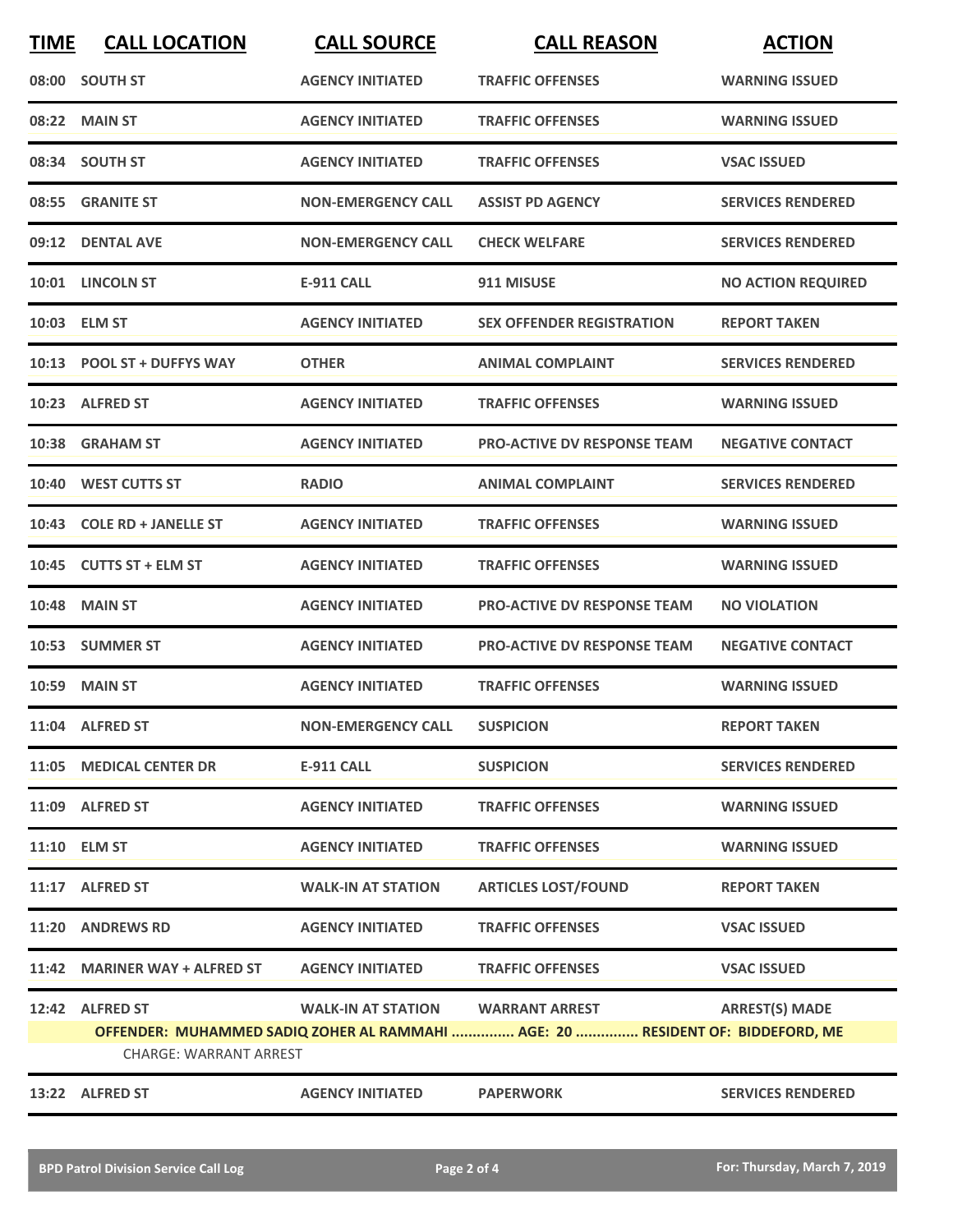| <b>TIME</b>                                                                                                                    | <b>CALL LOCATION</b>                                                                                                     | <b>CALL SOURCE</b>                | <b>CALL REASON</b>         | <b>ACTION</b>                |  |
|--------------------------------------------------------------------------------------------------------------------------------|--------------------------------------------------------------------------------------------------------------------------|-----------------------------------|----------------------------|------------------------------|--|
|                                                                                                                                | 13:26 TIGER WAY                                                                                                          | <b>E-911 CALL</b>                 | 911 MISUSE                 | <b>SERVICES RENDERED</b>     |  |
|                                                                                                                                | 13:30 POOL ST                                                                                                            | <b>AGENCY INITIATED</b>           | <b>TRAFFIC OFFENSES</b>    | <b>VSAC ISSUED</b>           |  |
|                                                                                                                                | 13:30 ELM ST                                                                                                             | <b>NON-EMERGENCY CALL</b>         | <b>ANIMAL COMPLAINT</b>    | <b>SERVICES RENDERED</b>     |  |
|                                                                                                                                | 13:44 POOL ST                                                                                                            | <b>AGENCY INITIATED</b>           | <b>TRAFFIC OFFENSES</b>    | <b>WARNING ISSUED</b>        |  |
|                                                                                                                                | 13:45 LINCOLN ST                                                                                                         | E-911 CALL                        | 911 MISUSE                 | <b>NO ACTION REQUIRED</b>    |  |
|                                                                                                                                | 13:53 POOL ST                                                                                                            | <b>AGENCY INITIATED</b>           | <b>TRAFFIC OFFENSES</b>    | <b>WARNING ISSUED</b>        |  |
|                                                                                                                                | 14:00 CLIFFORD ST                                                                                                        | <b>AGENCY INITIATED</b>           | <b>TRAFFIC OFFENSES</b>    | <b>WARNING ISSUED</b>        |  |
|                                                                                                                                | 14:06 LINCOLN ST                                                                                                         | <b>E-911 CALL</b>                 | 911 MISUSE                 | <b>NO ACTION REQUIRED</b>    |  |
|                                                                                                                                | 14:12 POOL ST                                                                                                            | <b>AGENCY INITIATED</b>           | <b>TRAFFIC OFFENSES</b>    | <b>WARNING ISSUED</b>        |  |
|                                                                                                                                | 14:22 ELM ST                                                                                                             | <b>WALK-IN AT STATION</b>         | <b>THEFT</b>               | <b>SERVICES RENDERED</b>     |  |
|                                                                                                                                | 14:24 POOL ST                                                                                                            | <b>AGENCY INITIATED</b>           | <b>TRAFFIC OFFENSES</b>    | <b>VSAC ISSUED</b>           |  |
|                                                                                                                                | 14:28 POOL ST                                                                                                            | <b>AGENCY INITIATED</b>           | <b>TRAFFIC OFFENSES</b>    | <b>VSAC ISSUED</b>           |  |
|                                                                                                                                | 14:29 POOL ST + DUFFYS WAY                                                                                               | <b>AGENCY INITIATED</b>           | <b>ANIMAL COMPLAINT</b>    | <b>SERVICES RENDERED</b>     |  |
|                                                                                                                                | 15:04 MAY ST                                                                                                             | <b>WALK-IN AT STATION</b>         | <b>POLICE INFORMATION</b>  | <b>SERVICES RENDERED</b>     |  |
|                                                                                                                                | <b>15:05 MAIN ST</b>                                                                                                     | <b>NON-EMERGENCY CALL</b>         | <b>PARKING COMPLAINT</b>   | <b>CITATION ISSUED</b>       |  |
|                                                                                                                                | 15:34 HILL ST                                                                                                            | <b>E-911 CALL</b>                 | <b>JUVENILE OFFENSES</b>   | <b>SERVICES RENDERED</b>     |  |
|                                                                                                                                | 15:38 ELM ST                                                                                                             | <b>NON-EMERGENCY CALL</b>         | <b>SUSPICION</b>           | <b>UNFOUNDED</b>             |  |
|                                                                                                                                | 15:50 TIGER WAY                                                                                                          | <b>NON-EMERGENCY CALL</b>         | <b>DRUG</b>                | <b>REPORT TAKEN</b>          |  |
|                                                                                                                                | 15:51 TIGER WAY                                                                                                          | <b>NON-EMERGENCY CALL</b>         | <b>DRUG</b>                | <b>CITATION ISSUED</b>       |  |
| OFFENDER: JUVENILE - A  AGE: 13  RESIDENT OF: BIDDEFORD, ME<br>CHARGE: POSSESSION OF MARIJUANA UNDER 21 YRS OLD- UP TO 1.25 OZ |                                                                                                                          |                                   |                            |                              |  |
|                                                                                                                                | <b>16:05 MAIN ST</b>                                                                                                     | <b>NON-EMERGENCY CALL</b>         | <b>PARKING COMPLAINT</b>   | <b>PARKING TICKET ISSUED</b> |  |
|                                                                                                                                | 16:19 FREEMAN ST + BUCKLEYS CT                                                                                           | <b>NON-EMERGENCY CALL</b>         | <b>PARKING COMPLAINT</b>   | <b>SERVICES RENDERED</b>     |  |
|                                                                                                                                | <b>16:22 VINCENT AVE</b>                                                                                                 | <b>NON-EMERGENCY CALL</b>         | <b>CIVIL COMPLAINT</b>     | <b>SERVICES RENDERED</b>     |  |
|                                                                                                                                | 16:31 ALFRED ST                                                                                                          | <b>AGENCY INITIATED</b>           | <b>ARTICLES LOST/FOUND</b> | <b>REPORT TAKEN</b>          |  |
|                                                                                                                                | 16:35 FOSS ST + POOL ST                                                                                                  | AGENCY INITIATED TRAFFIC OFFENSES |                            | <b>CITATION ISSUED</b>       |  |
|                                                                                                                                | OFFENDER: JULIE ANN WASSELL  AGE: 34  RESIDENT OF: BIDDEFORD, ME<br>CHARGE: OPERATING WHILE LICENSE SUSPENDED OR REVOKED |                                   |                            |                              |  |